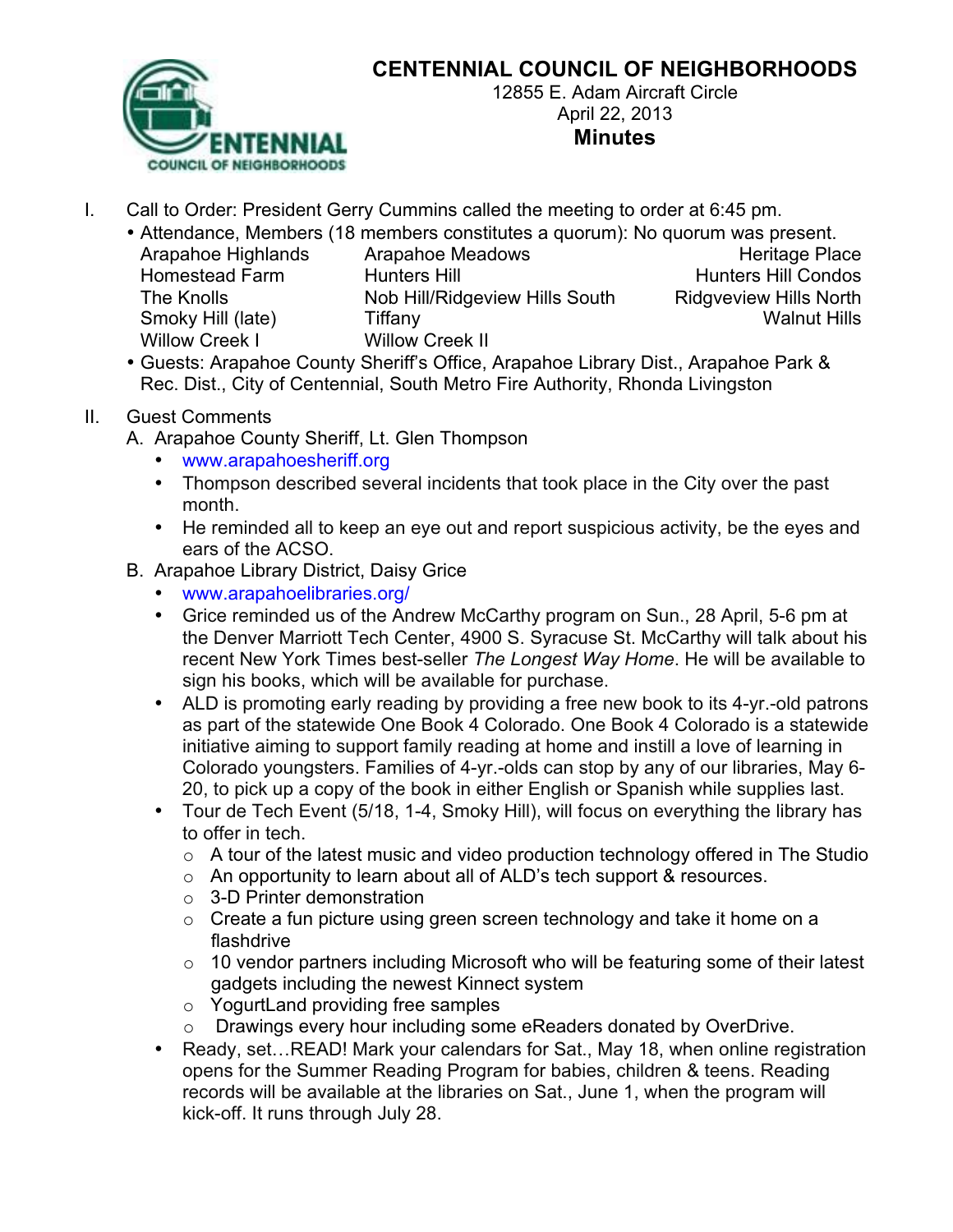- C. Arapahoe Park & Rec District, DeLos Searle, Assistand Director, Trails Rec. Center
	- www.aprd.org
	- Searle brought his summer program brochure for pick-up.
	- Summer camps will be available, see website, for 5-11 yr.-olds, 12 yr.-olds, and 12-18 yr.-olds.
	- The spring art & pottery sale is 5/8, 9a-4p, at the Trails Rec. Center.
	- There are flyers & dscount coupons online, e.g., 10% off clay & pottery supplies which expire 4/30.
	- Look Out Pool is having ADA adjustments done but should open on time, Memorial Day.
	- The pavillions are open in the parks (Spring Creek, Piney Creek Hollow) with restrooms.
	- A question was asked about how many parks APRD has. Searle: APRD has, I think, 27 parks. There are a lot of small neighborhood parks, some pocket parks and 2 large community parks.
- D. Fire Districts: Becky O'Guin, Information Officer, South Metro Fire Authority
	- www.cfpd.org, www.littletongov.org/fire, www.southmetro.org
	- Littleton has 7 recruits in the Fire Academy. (South Metro has 2.)
	- Cunningham: The grand reopening of Sta. 63 will be 6/22, 10 am-2 pm.
	- On 5/11, the Colorado Fallen Firefighters organization will hold their annual memorial in Belmar Park in Lakewood at 10 am.
	- South Metro Firefighters Foundation is holding their annual fundraising gala on 6/23, \$50 at Inverness Hotel. There will be a golf tournament on 6/22.
	- South Metro:
		- o Has created an enhanced priority medical dispatch unit consisting of an advanced resource medic unit with a paramedic & nurse practioner. A dispatcher will ask the 911 caller a few more questions to determine if there really is a medical emergency. If it's not a life-or-death emergency, instead of sending a fire truck running hot, they may send this unit which can go more slowly. This will run in daylight hours. Test program will start 6/1.
		- $\circ$  Took over 17,000 calls in 2012.
		- o Green: How will that work with Littleton dispatch? O'Guin: It will be stationed at Peoria/Arapahoe station, probably won't go into Littleton.
- E. South Suburban Park & Rec District, Teresa Cope
	- www.SSPR.org
	- Cope was not present and Suhaka read her report.
	- Senior Health and Resource Days, May 7 & 8, 10 am-1 pm, FREE!
		- o May 7, Goodson Rec. Center, 6315 S. University Blvd., 303-798-2476 & May 8 at Buck Rec. Center, 2004 W Powers Ave., 303-797-8787. Gain knowledge about local senior resources and how to improve or maintain your fitness. Exhibitors will have helpful information to improve your total well being. Visit www.sspr.org.
	- The 32<sup>nd</sup> Annual High Line Canal Run, hosted by South Suburban and sponsored by City of Centennial, will be held on Sat., May 11. It should be followed by their Spring Fling at deKoevend Park.
		- o Run along the scenic High Line Canal Trail, start and finish at deKoevend Park 6301 S University Blvd., Centennial. Children and dogs on leashes welcomed. Register online at www.RunningGuru.com/Event/HighLine.
	- Popular BMX Sunday Races are Back!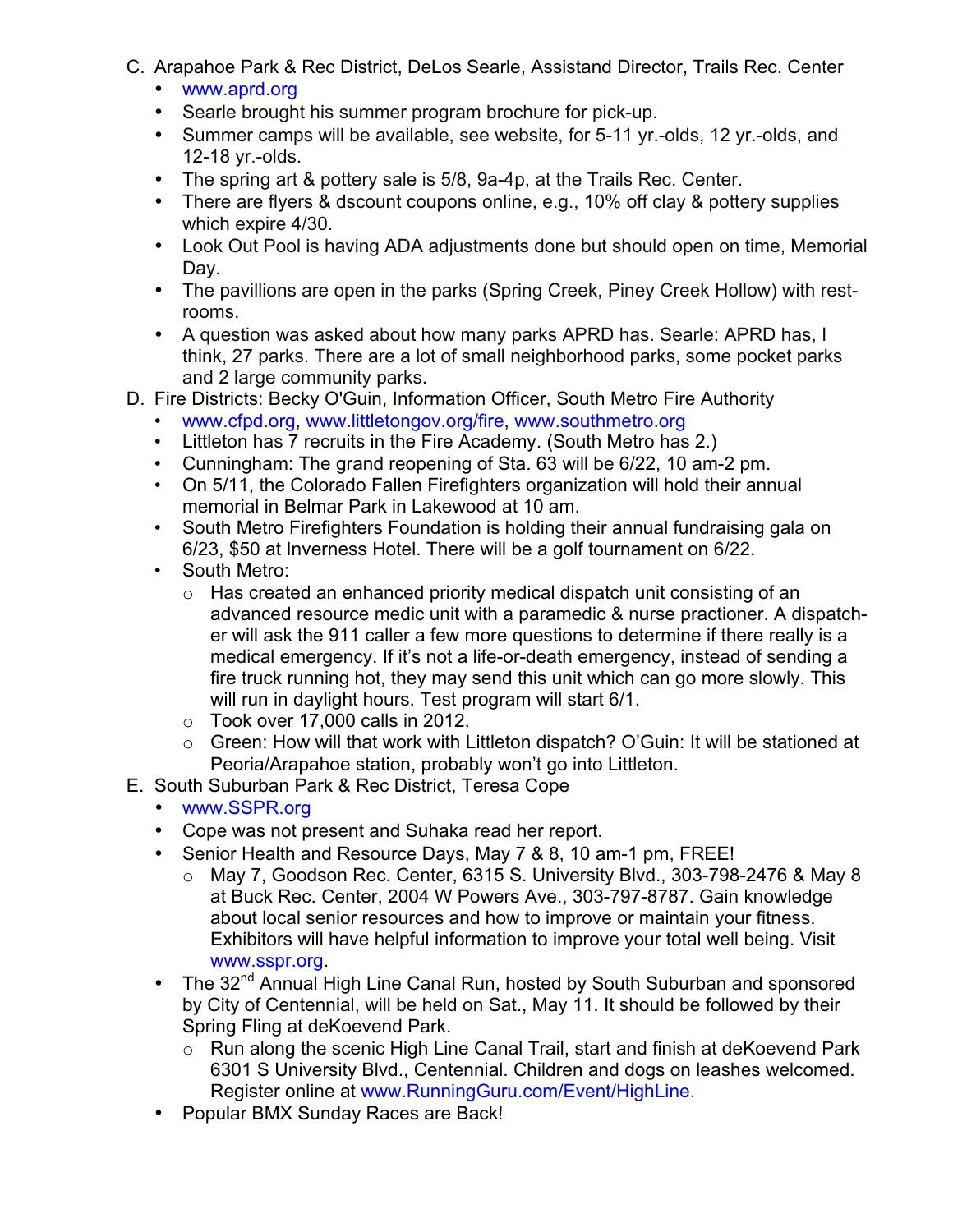- o At South Suburban's David A. Lorenz Regional Park, try out the Olympic sport of BMX! Everyone can participate! For more information, check out our County Line BMX Facebook page, www.facebook.com/CountyLineBMX. On non-race days, the BMX track is free for participants to enjoy.
- F. Centennial Open Space Advisory Board, Mark Gotto: not present
- G. City of Centennial, Andy Firestine, Deputy Director of Community Development
	- www.centennialcolorado.com
	- Firestine did an excelent presentation on the new zoning districts created in the 2011 Land Development Code (LDC) and how the City is rezoning all properties in the City to these new districts. (See linked document.)
	- Doerr: What uses are allowed in these districts? I don't see it in the code? Firestine: Uses are all in the LDC, in charts under each district, which can be found on line at: www.zoningplus.com/regs/Centennial
	- Livingston: How would the Village at Centennial be zoned? Firestine: RU.
	- Hinrichs: Where would 15-story bldgs go? Firestine: Along I-25
	- Cummins: Would the strips along University be AC? AF: Yes, when redeveloped, the buildings must be pushed to the street.
	- Grice: Why would you use AC instead of classic types of zoning, are there incentives? Firestine: The classic types are no longer in the code. If a project is within 500' of residential or over 10 acres, a Planning & Zoning Commission hearing is required.
	- Cummins: BP is east of I-25 and west of Parker. Can they be AC, strip centers, that redevlop? Firestine: Yes.
	- Maurer: When you're changing a property's zoning, does that change the traffic? Firestine: We are not looking to create additional traffic impacts, changes match the existing zoning.
	- Cummins: What are traffic requirements? Firestine: Projects require a traffic study that anticipates a potential build-out scenario; they have to look at mitigation.
	- Doerr: Tagaway is a retail center, how can it be AG? Firestine: They have historically been zoned AG. There will be a negotiated rezoning to give the city access to the Broncos Pky. Cherry Creek Trailhead.
	- Cummins: What would SouthGlenn be, it's an MDP now? Firestine: It will probably stay with what it is now. It can be negotiated, but it's most like an AC.

## III. CenCON Business

- A. President's report, Gery Cummins
	- Reminder of the HOA Forum on 4/25 at the City office, 5:30 pm with supper.
	- There are 6 or 7 HOA bills in the state legislature: one giving more teeth to the HOA information center; liens; regulation of management companies.
	- **Please be aware that the May meeting is the 3rd Monday, 20 May**, because of Memorial Day.
- B. First Vice President/Memberhip & Secretary, Andrea Suhaka
	- Doerr had made a motion to approve the Feb. minutes as emailed, last month. Our By-laws stipulate that only half of the quorum is needed the next month to approve a previous motion. The Feb. minutes were approved unanimously.
	- A motion was made and seconded to approve the March meeting minutes. (Doerr/Green) As a quorum was not present this was tabled to next month.
	- We currently have 24 paid members.